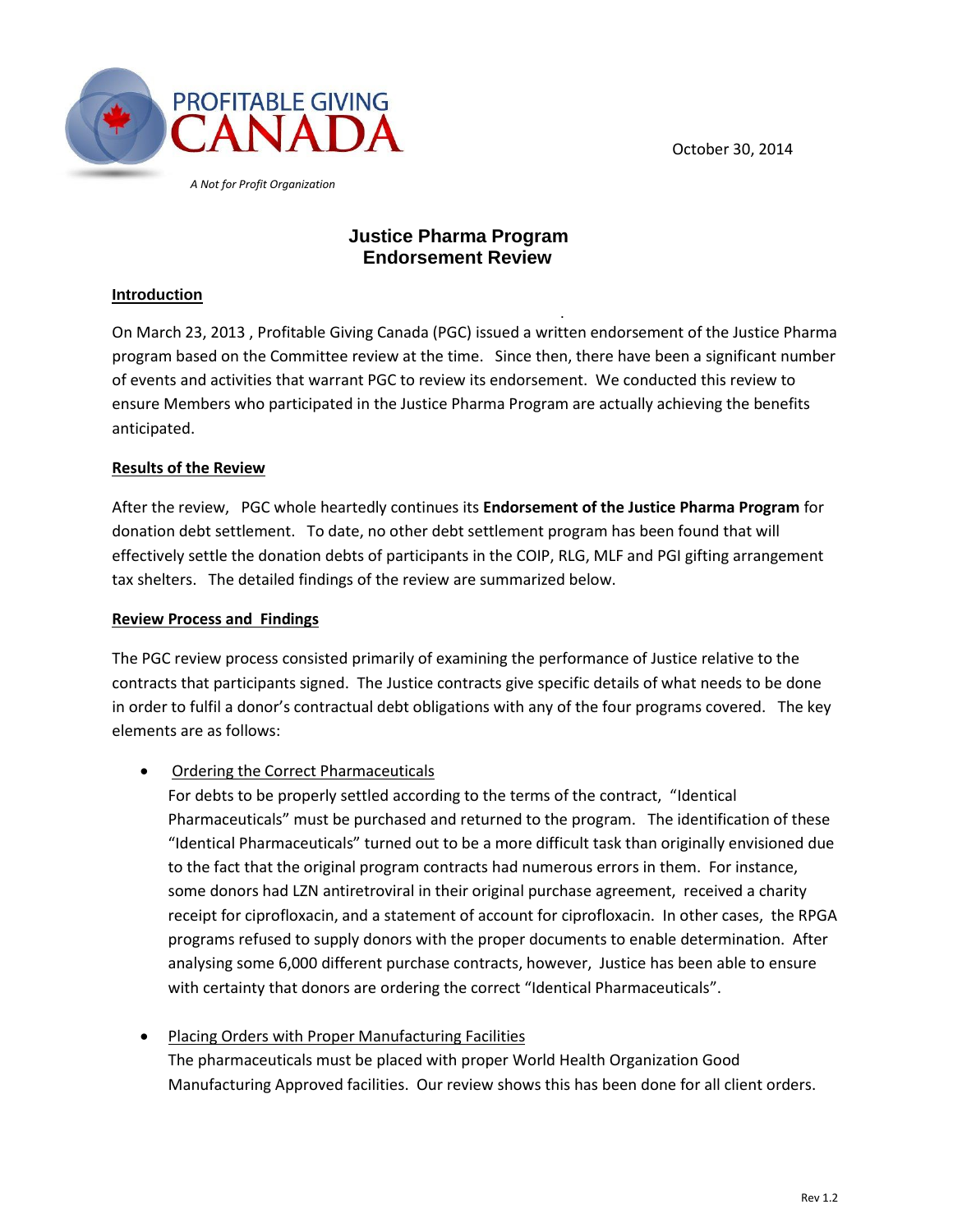In fact, pharmaceuticals have been ordered to settle donor debts valued at over \$100 million. Justice client orders have also been subjected to third party analysis to ensure the quality of the pharmaceuticals. This analysis is something that the donor original contracts and the Justice purchase contracts never envisioned or stipulated, however it has been done.

#### Managing a Proper Escrow Account for Client Deposits

The Justice purchase contract requires their clients payments to be placed in an Escrow Trust Fund in Canada, and Justice does not receive full payment until the Escrow Agent ( a Canadian Law Firm) is satisfied that Justice has performed the requirements of the purchase contract. Our review has found that the Escrow agent has in fact been properly managing the trust funds.

### • Transferring Title of the Pharmaceuticals to the Purchaser

Once the orders were placed on the manufacturer and the product produced, the ownership of that product must be clearly transferred to the purchaser. Our review found that Justice has in fact provided documentation to its clients regarding the status and title transfer of their orders to them.

#### Delivery of the Pharmaceuticals to the Designated Recipient

This activity has proven very difficult for Justice to perform, due to the lack of cooperation from the designated recipients and their related companies and management. Details of this lack of cooperation is available in the Third Interim Report for PGC Investigation 13-001, soon to be released. In spite of this headwind, Justice has been able to effect deliveries of Pharmaceuticals on three test cases and in one test case, achieved a statement of account from the program showing the principal of the loan fully paid. To date, pharmaceuticals have been delivered to the designated warehouse in London, England and the most recent large shipment of pharmaceuticals has been made to a designated South African warehouse. Proof of the South African delivery and acceptance is shown in Appendix 2 below. Justice is dedicating significant resources, well above anything anticipated, in order to effect delivery of client pharmaceuticals to the primary designated recipient and obtain documentation.

#### • Storage and Warehousing

Justice has undertaken to provide proper storage and warehousing of the clients pharmaceuticals pending delivery to the designated recipient. Our review has found that Justice has in fact gone far and beyond their anticipated time frame for this activity. Justice is so intent on effecting delivery that they have absorbed an excessive amount of cost for proper warehousing, much more than is in the purchasers' contract.

#### Legal Support and Representation

This is arguably the most important element of the Justice Pharma program deliverable. Donors who are attempting to settle their debts are in a big fight with their lender. Donors are at serious risk of damage to their credit ratings, and personal financial situation by the RPGA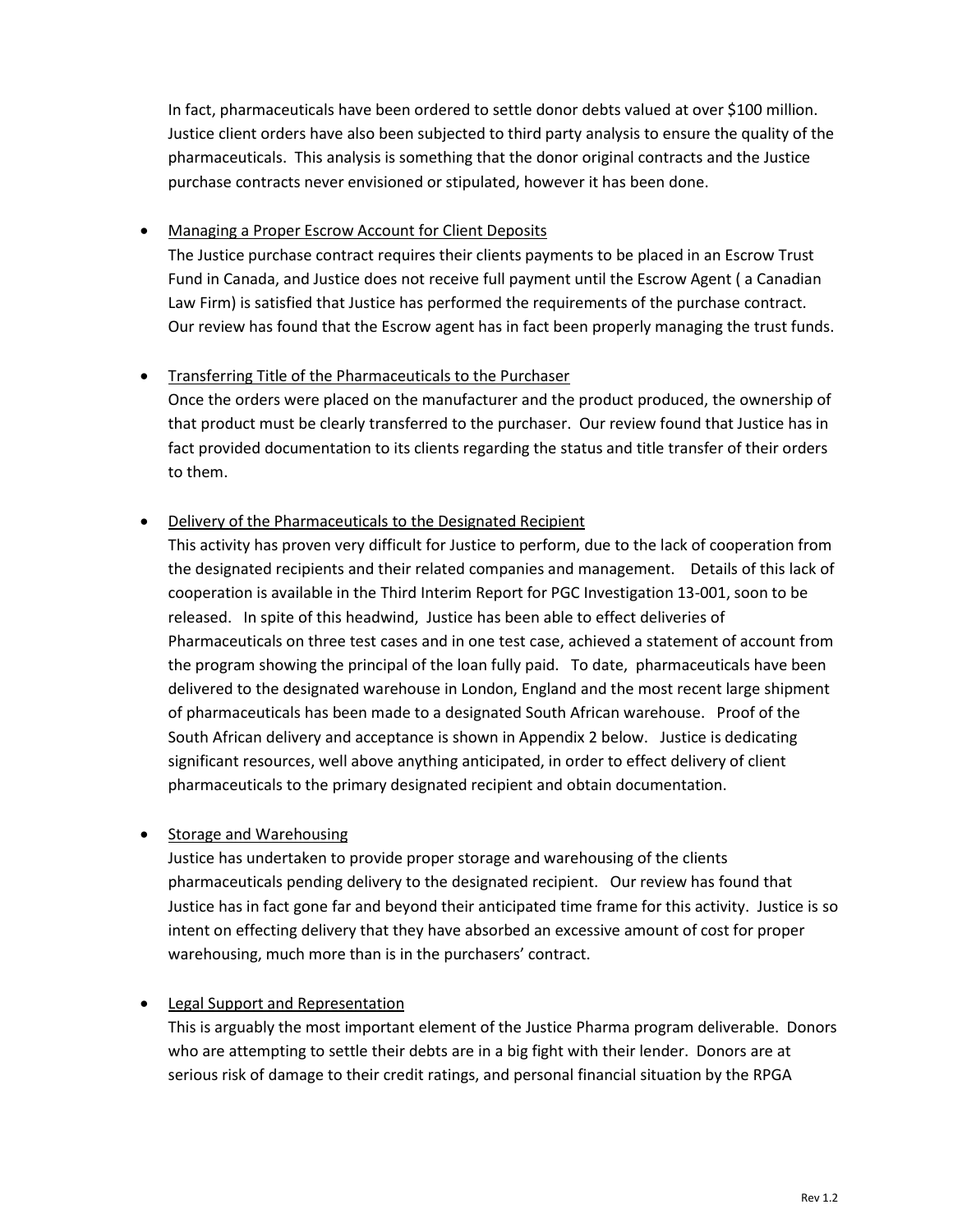program management and the only effective mechanism to protect them is through legal representation. Justice originally established this by obtaining a [Legal Opinion](http://profitablegiving.ca/node/168) to demonstrate to donors that the Justice Pharma program would properly settle their debts for tax purposes. Justice then established a strong working relationship with a Canadian Law Firm who handles all the transactions for donors. Additionally, Justice has provided legal advice and action for some donors who were being threatened with debt collection activities. Justice has indicated a strong commitment to continue this client representation going forward, including providing full support for the CRA arguments anticipated.

#### • Client Communications

Justice has grown an increasing team of Canadian Affiliates who are responsible for most day to day client communications. These affiliates appear to have a genuine goal to protect their clients' interests and support them going forward. Justice BVI head office is not staffed for most day to day client communications, however, in spite of this, Justice has issued periodic updates to clients, issued the required legal documents, and responds to client inquiries.

Finally, to provide proof and undisputable evidence that Justice has done what it is required to do, they have engaged two of the world's most reputable and renowned Accounting and Audit firms to audit their process; Ernst & Young and KPMG. PGC has reviewed the full reports from these two auditors and summarized them in Appendix 1 below.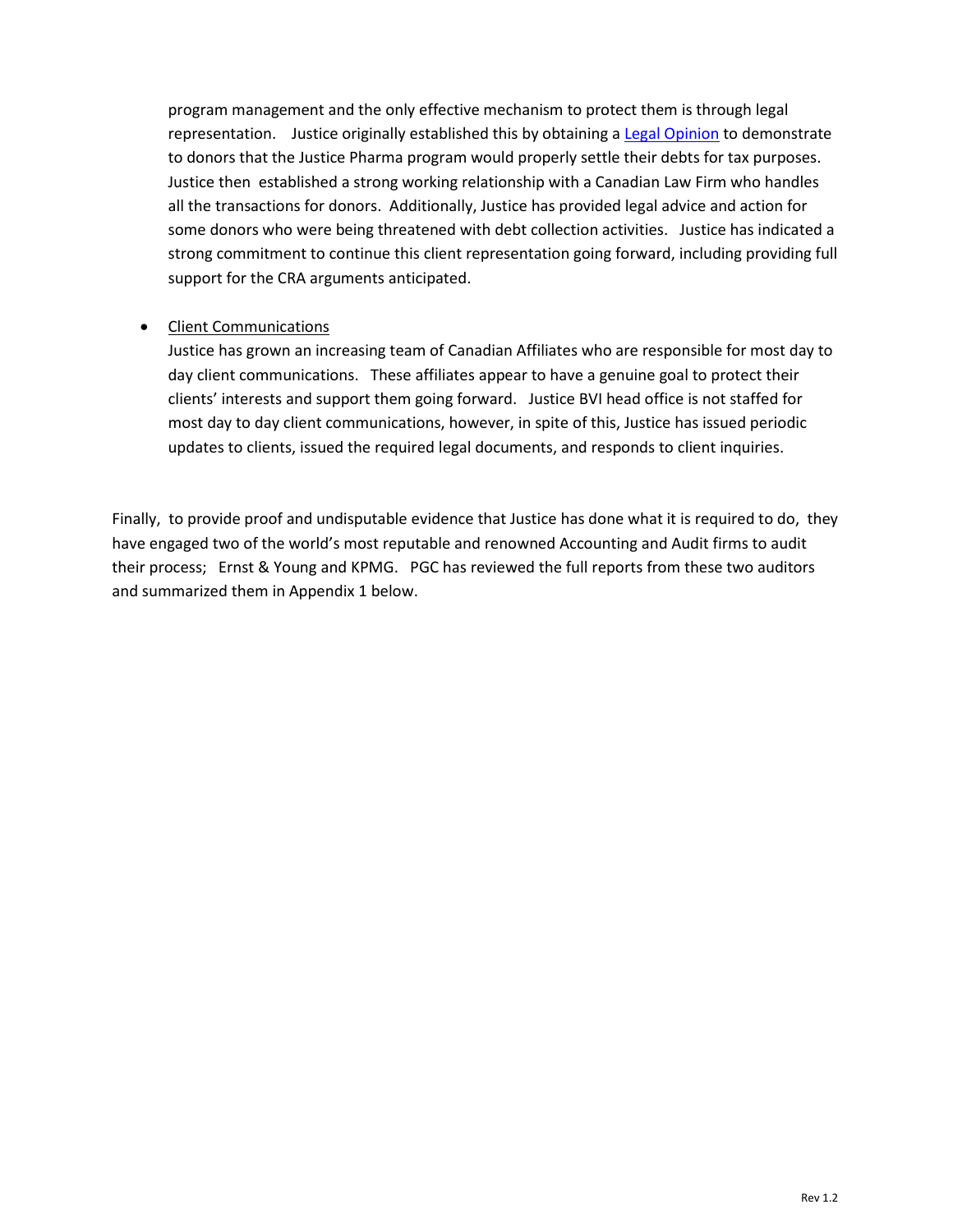# **Appendix 1**

Verified Physical Condition of Stock Verified Batch Number Certificates Verified Drug Manufacturer's Licence Verified Supplier's WHO-GMP Certificate Verified Supplier's ISO Certificate Verified Supplier's GLP Certificate Verified Third Party Analysis Verified Shipping Documents to Recipient



# **Justice Trading Limited**

#### **Stock Audit at Bharat Parentals Ltd.**

September 2014

.<br>6. an Indian Partnership and a member firm of the KPMG ne<br>3. coperative ("KPMG International"), a Swiss entity. All right

# **Justice Trading Limited**

**Commencement of Mandate/Retainer** 

Internal Audit Report June 02, 2014



illding a bette<br>vking world

Verified Justice' Order Processing and Controls Verified Justice' Document Control Verified Supplier's WHO- GMP Certificate Verified Physical Inventory to Purchase Orders Verified MFG and Third Party Analysis Certificates Verified Justice' Ownership and Title Transfers Verified Warehousing Conditions as per GMP Verified Shipping and Deliveries as Required